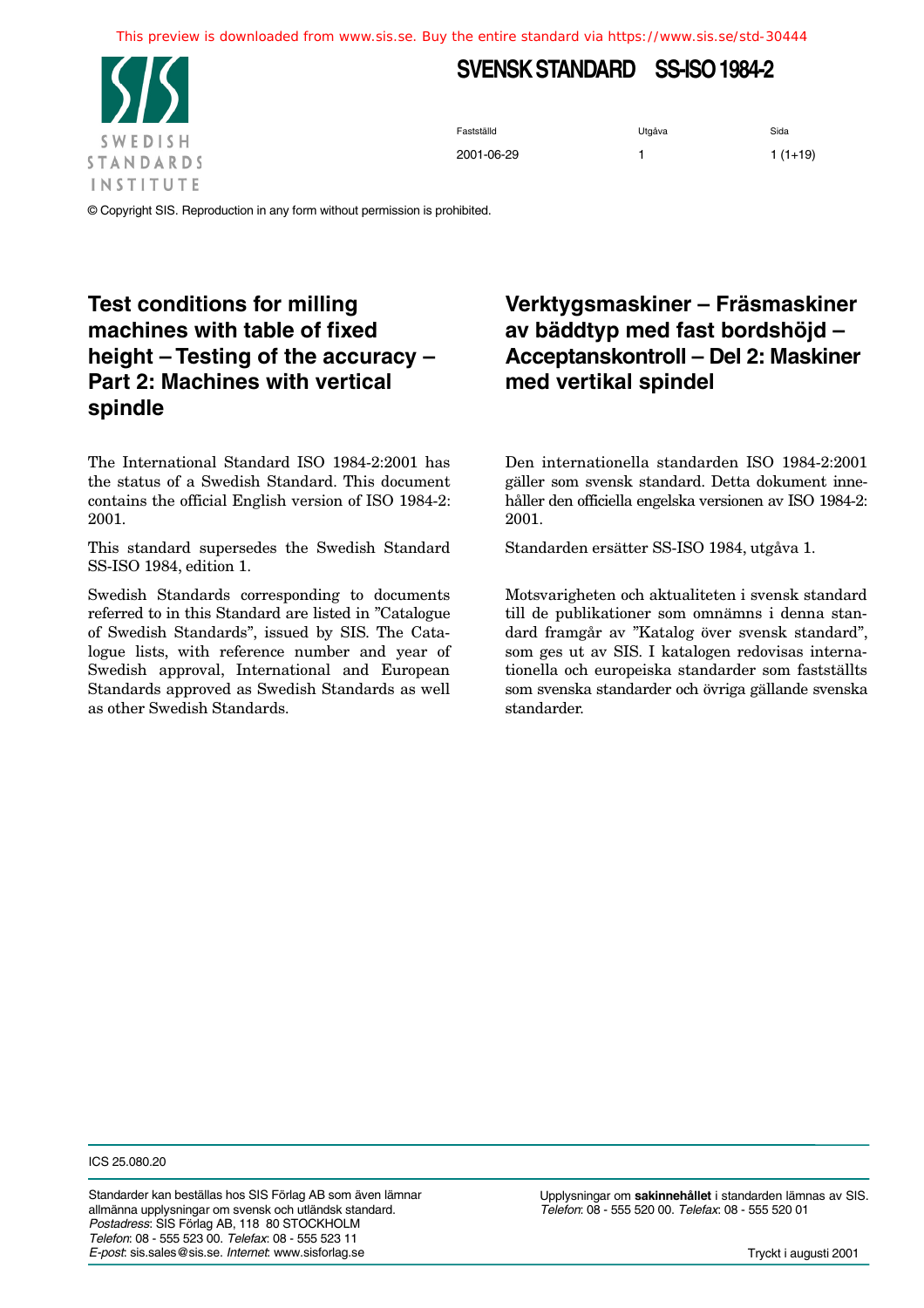#### **PDF disclaimer**

This PDF file may contain embedded typefaces. In accordance with Adobe's licensing policy, this file may be printed or viewed but shall not be edited unless the typefaces which are embedded are licensed to and installed on the computer performing the editing. In downloading this file, parties accept therein the responsibility of not infringing Adobe's licensing policy. The ISO Central Secretariat accepts no liability in this area.

Adobe is a trademark of Adobe Systems Incorporated.

Details of the software products used to create this PDF file can be found in the General Info relative to the file; the PDF-creation parameters were optimized for printing. Every care has been taken to ensure that the file is suitable for use by ISO member bodies. In the unlikely event that a problem relating to it is found, please inform the Central Secretariat at the address given below.

© ISO 2001

All rights reserved. Unless otherwise specified, no part of this publication may be reproduced or utilized in any form or by any means, electronic or mechanical, including photocopying and microfilm, without permission in writing from either ISO at the address below or ISO's member body in the country of the requester.

ISO copyright office Case postale 56 · CH-1211 Geneva 20 Tel. + 41 22 749 01 11 Fax + 41 22 749 09 47 E-mail copyright@iso.ch Web www.iso.ch

Printed in Switzerland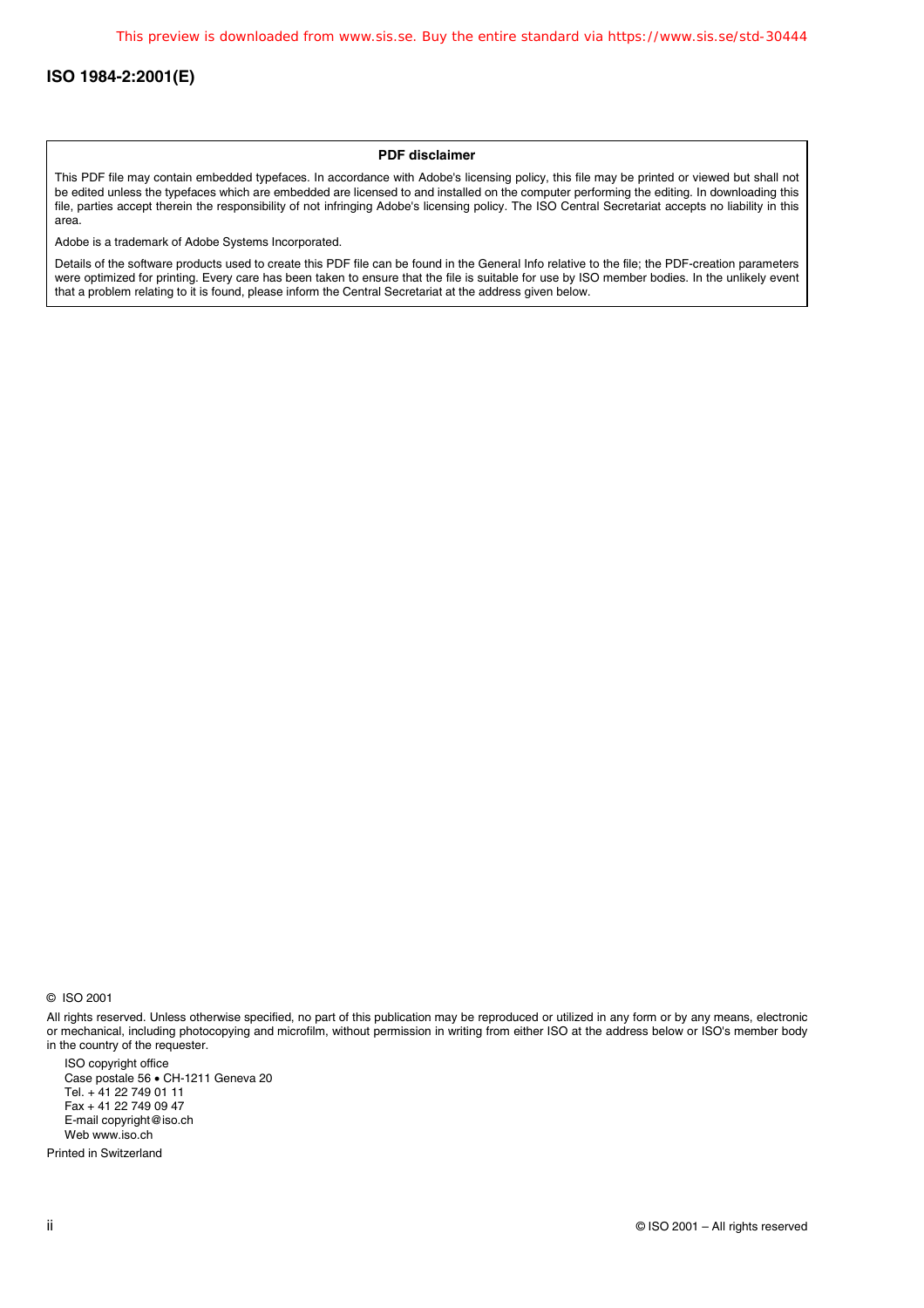## **Contents**

Page

| 1               |  |
|-----------------|--|
| $\mathbf{2}$    |  |
| 3<br>3.1<br>3.2 |  |
| 4               |  |
| 4.1<br>4.2      |  |
| 4.3<br>4.4      |  |
| 4.5             |  |
| 4.6<br>4.7      |  |
| 5               |  |
| 5.1<br>5.2      |  |
| 5.3             |  |
| 6               |  |
|                 |  |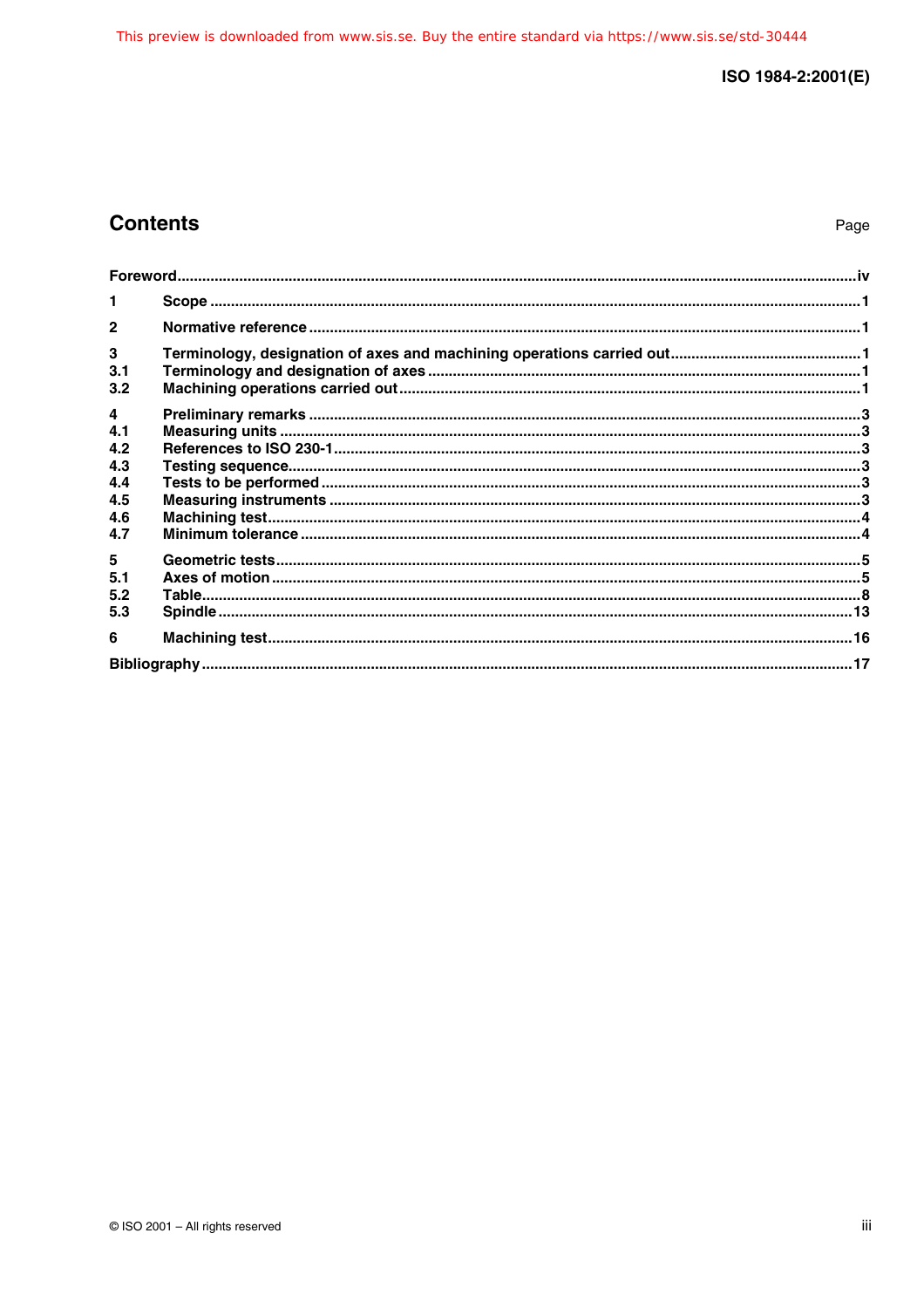## **Foreword**

ISO (the International Organization for Standardization) is a worldwide federation of national standards bodies (ISO member bodies). The work of preparing International Standards is normally carried out through ISO technical committees. Each member body interested in a subject for which a technical committee has been established has the right to be represented on that committee. International organizations, governmental and non-governmental, in liaison with ISO, also take part in the work. ISO collaborates closely with the International Electrotechnical Commission (IEC) on all matters of electrotechnical standardization.

International Standards are drafted in accordance with the rules given in the ISO/IEC Directives, Part 3.

Draft International Standards adopted by the technical committees are circulated to the member bodies for voting. Publication as an International Standard requires approval by at least 75 % of the member bodies casting a vote.

Attention is drawn to the possibility that some of the elements of this part of ISO 1984 may be the subject of patent rights. ISO shall not be held responsible for identifying any or all such patent rights.

International Standard ISO 1984-2 was prepared by Technical Committee ISO/TC 39, Machine tools, Subcommittee SC 2, Test conditions for metal cutting machine tools.

This first edition of ISO 1984-2, together with ISO 1984-1, cancels and replaces ISO 1984:1982 and ISO 1984-0:1984, of which they constitute a technical revision.

ISO 1984 consists of the following parts, under the general title Test conditions for manually controlled milling machines with table of fixed height — Testing of the accuracy:

- Part 1: Machines with horizontal spindle

- Part 2: Machines with vertical spindle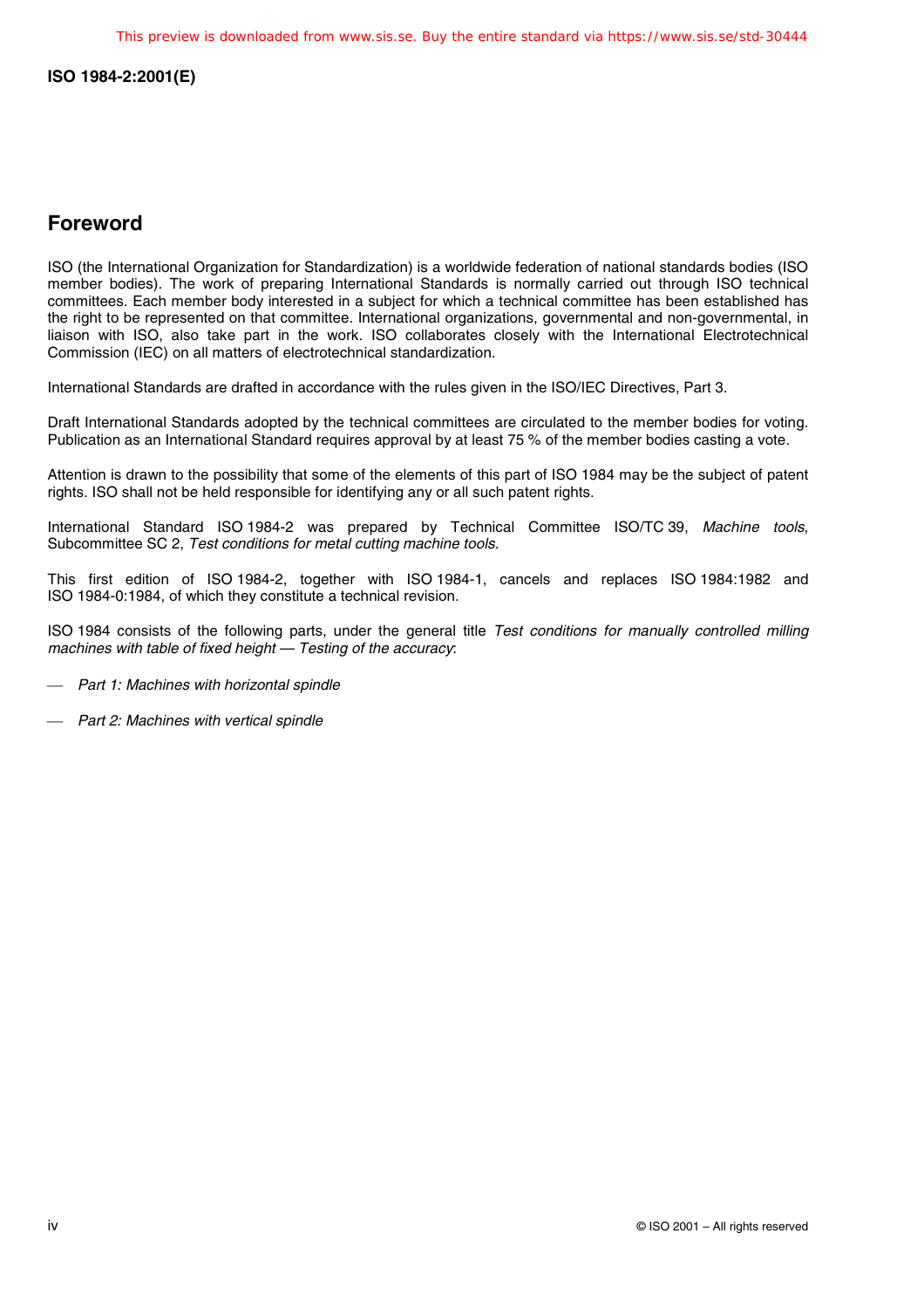#### **INTERNATIONAL STANDARD ISO 1984-2:2001(E)**

## **Test conditions for manually controlled milling machines with table of fixed height — Testing of the accuracy —**

## Part 2: **Machines with vertical spindle**

## **1 Scope**

This part of ISO 1984 specifies, with reference to ISO 230-1, both geometric and machining tests on general purpose and normal-accuracy milling machines with table of fixed height and with a vertical spindle. It also specifies the applicable tolerances corresponding to the above-mentioned tests.

This part of ISO 1984 deals only with the verification of the geometric accuracy of the machine. It does not apply to the testing of the machine operation (vibrations, abnormal noises, stick-slip motion of components, etc.), nor to checking of its characteristics (speeds, feeds, etc.), which should generally be checked before testing the accuracy.

This part of ISO 1984 defines the terminology used for the principal elements of the machine and indicates the designation of axes in accordance with ISO 841<sup>[1]</sup>.

NOTE Numerically controlled milling machines are covered by ISO 10791-2<sup>[2]</sup>.

## **2 Normative reference**

The following normative document contains provisions which, through reference in this text, constitute provisions of this part of ISO 1984. For dated references, subsequent amendments to, or revisions of, any of these publications do not apply. However, parties to agreements based on this part of ISO 1984 are encouraged to investigate the possibility of applying the most recent editions of the normative documents indicated below. For undated references, the latest edition of the normative document referred to applies. Members of ISO and IEC maintain registers of currently valid International Standards.

ISO 230-1:1996, Test code for machine tools — Part 1: Geometric accuracy of machines operating under no-load or finishing conditions.

## **3 Terminology, designation of axes and machining operations carried out**

#### **3.1 Terminology and designation of axes**

See Figure 1 and Table 1.

#### **3.2 Machining operations carried out**

See Figure 2.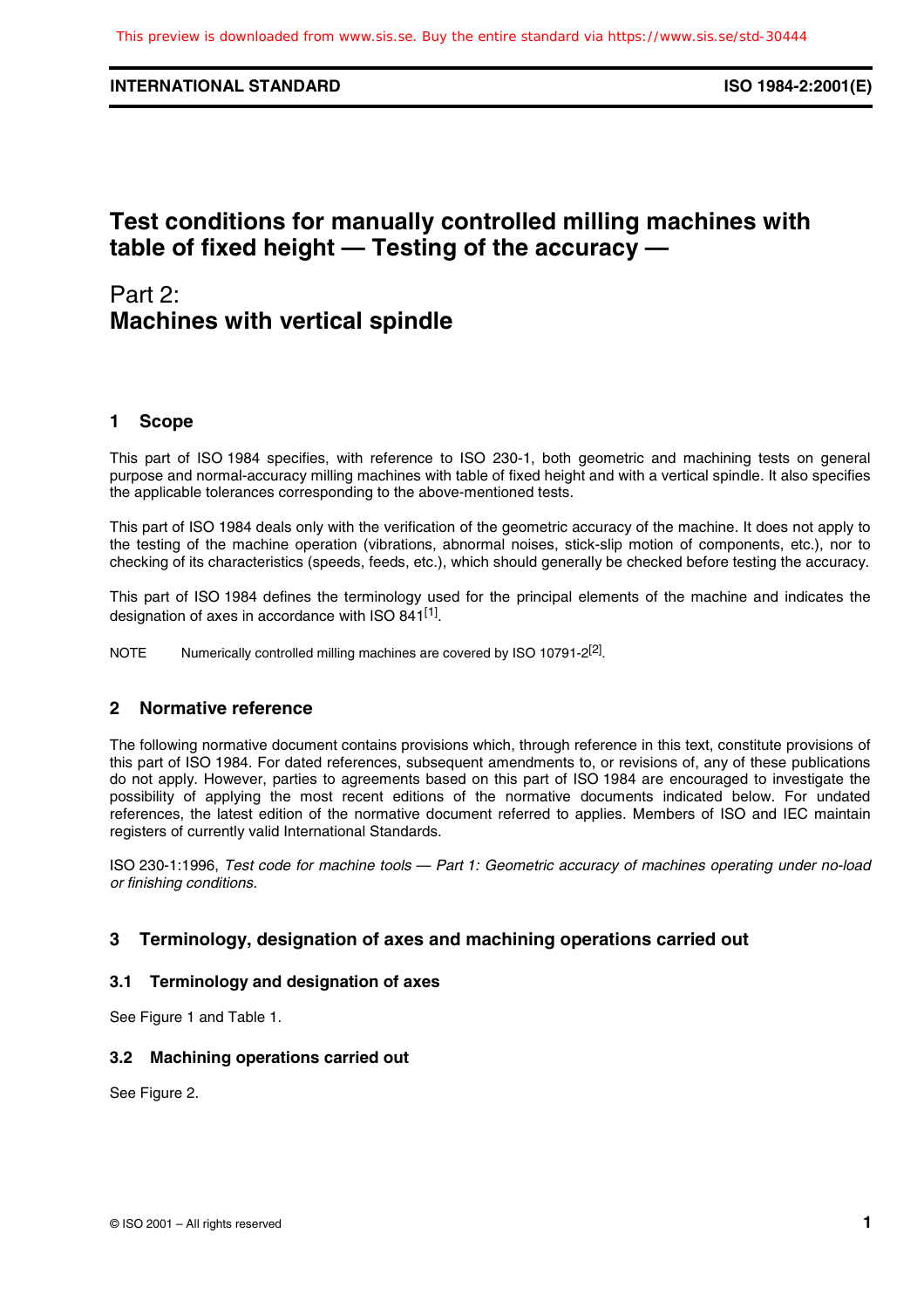

**Figure 1 — Machines with vertical spindle**

|  | Table 1 | <b>Terminology</b> |
|--|---------|--------------------|
|--|---------|--------------------|

| Reference    | English                | <b>French</b>                     |
|--------------|------------------------|-----------------------------------|
|              | <b>Bed</b>             | Banc                              |
| $\mathbf{2}$ | Column                 | Montant                           |
| 3            | Saddle/cross-slide     | Chariot                           |
| 4            | Saddle slideways       | Glissières de selle               |
| 5            | Table                  | Table                             |
| 6            | Table slideways        | Glissières de table               |
| 7            | Table surface          | Surface de fixation               |
| 8            | Spindle head           | Poupée porte-broche               |
| 9            | Spindle head slideways | Glissières de poupée porte-broche |
| 10           | Spindle nose           | Nez de broche                     |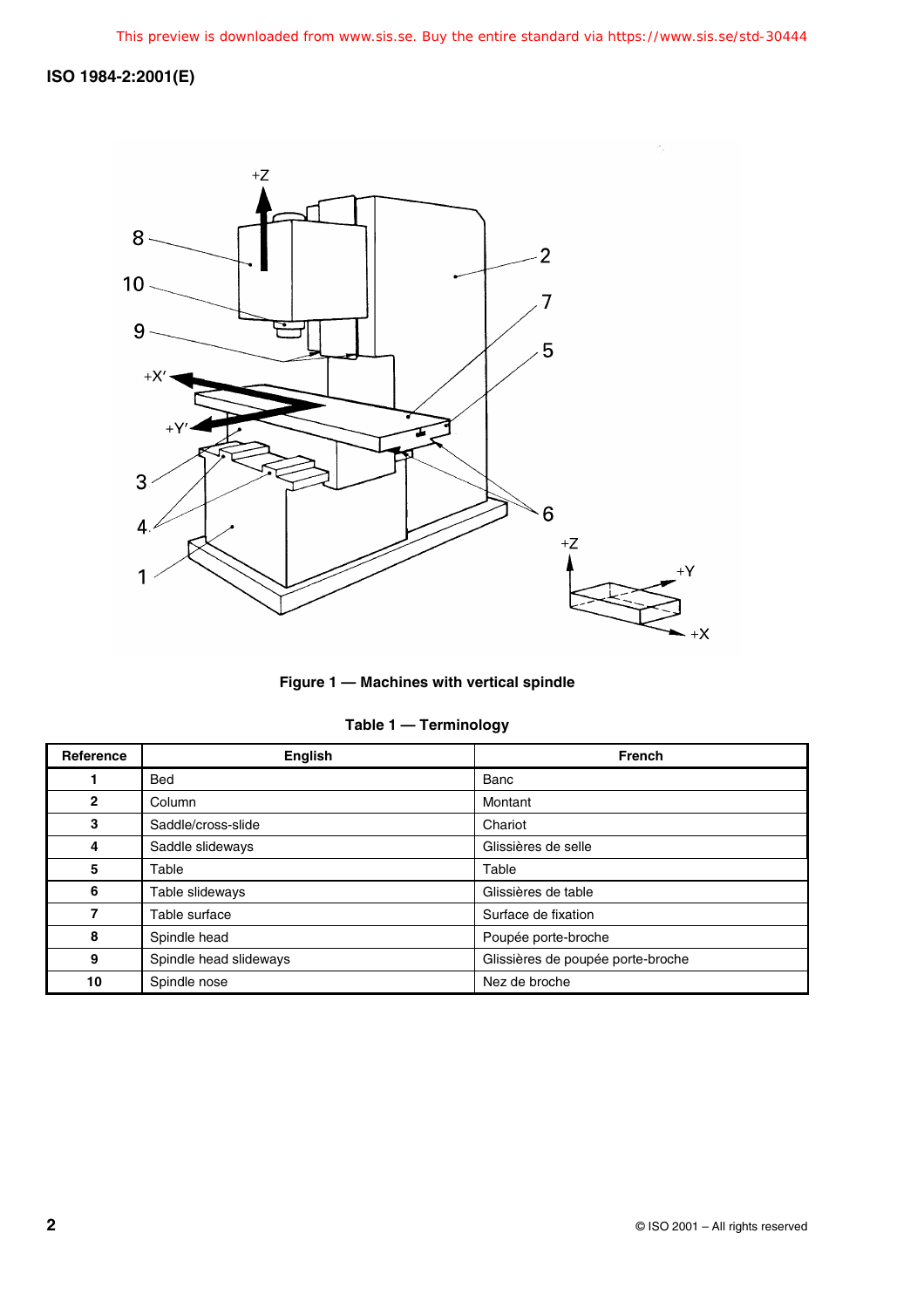

**a) Slab milling b) Face milling c) End milling**

**Figure 2 — Milling operations**

## **4 Preliminary remarks**

### **4.1 Measuring units**

In this part of ISO 1984, all linear dimensions, deviations and corresponding tolerances are expressed in millimetres; angular dimensions are expressed in degrees, and angular deviations and the corresponding tolerances are expressed in ratios as the primary method, but in some cases microradians or arc seconds may be used for clarification purposes. The equivalence of the following expressions should always be kept in mind:

 $0,010/1000 = 10 \mu$ rad  $\approx 2$ "

#### **4.2 References to ISO 230-1**

To apply this part of ISO 1984, reference shall be made to ISO 230-1, especially for the installation of the machine before testing, warming up of the spindle and other moving components, description of measuring methods and recommended accuracy of testing equipment.

In the "Observations" block of the tests described in clauses 5 and 6, the instructions are followed by a reference to the corresponding clause in ISO 230-1 in cases where the test concerned is in compliance with the specifications of ISO 230-1.

#### **4.3 Testing sequence**

The sequence in which the tests are presented in this part of ISO 1984 in no way defines the practical order of testing. In order to make the mounting of instruments or gauging easier, tests may be performed in any order.

## **4.4 Tests to be performed**

When testing a machine, it is not always necessary nor possible to carry out all the tests described in this part of ISO 1984. When the tests are required for acceptance purposes, it is up to the user to choose, in agreement with the supplier/manufacturer, those tests relating to the components and/or the properties of the machine which are of interest. These tests are to be clearly stated when ordering a machine.

## **4.5 Measuring instruments**

The measuring instruments indicated in the tests described in clauses 5 and 6 are examples only. Other instruments measuring the same quantities and having at least the same accuracy may be used. Dial gauges shall have a resolution of 0,001 mm.